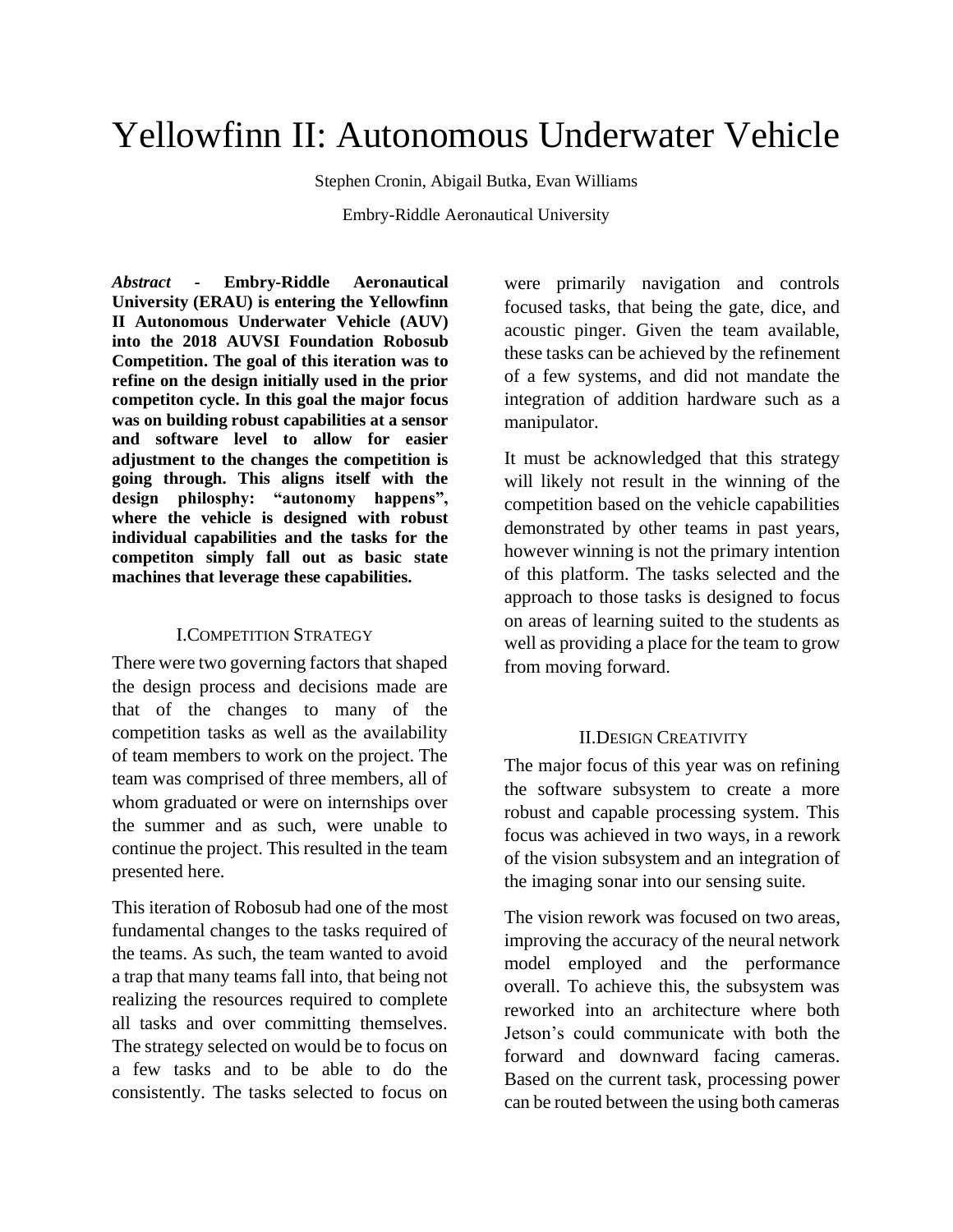or doubling the framerate of a single device. This allowed for a more computationally heavy, but accurate model to be employed as many of the tasks require only one of the two cameras. [1]

The other major sensing rework was the inclusion of the imaging sonar. This allowed two different capabilities of the vehicle to be improved through fusion with other sensors. The initial use case used the sonar was improving the distance estimations of camera classifications. This allowed for simple path planning to be used in our tasking, yielding more repeatable task operation. The next sonar fusion ties in with the localization system. This builds on an Extended Kalman Filter built last year to estimate the vehicles location. The sonar provides a measurement less susceptible to drift or error than the IMU or DVL.

The final area of design of note was the newly designed hydrophone array for 3 dimensional pinger localization. The team leveraged a knowledgebase built up from the Maritime RobotX Challenge. [2] The array utilized and underlying mathematics were derived and tested by the sub team however. Appendix A contains the derivations for the time difference of arrival localization algorithm used.

# III.EXPERIMENTAL RESULTS

Initial testing of the camera system leveraged the database of images the team has been building up over the years as well as images provided by other teams of their construction of course elements. Testing of the vehicle using the vision system took place in the university pool. Even though some of the new course elements were not constructed by

the team, system behaviors were tested using similar objects. For instance, the older style of buoy was arranged in a manner similar to the dice and the sub was tasked with hitting all of one color. This allowed for a better understanding of the system to be discovered as well as giving insight into the behaviors needed to be able to complete the tasks in San Diego.

Testing of the sonar integration was one of the least tested components of the system. This in part stemmed from the available testing facilities. The university pool is much smaller than the Transdec or open water, yielding an environment not indicative of the where the algorithm would be used. One major focus of this year will be building an aggressive log of all sensors synchronized together, allowing for algorithms to be validated during the academic year.

Acoustic navigation testing was designed to be done as a multi-step process. Initial testing involved a simulation of signal returns to prove the algorithm. Testing then focused on the array alone locating the sound source. At the time of writing, this process is ongoing and the integration of the array onto the vehicle is ongoing. Testing of that system will begin after integration is complete.

## **ACKNOWLEDGEMENTS**

The team would like to thank the generous support of both our sponsors and advisors in the development of this platform. Of note are: VectorNav Technologies, Glenair, and Teledyne Marine for their significant contributions as well as the Embry-Riddle College of Engineering for the long term support they have provided to the project.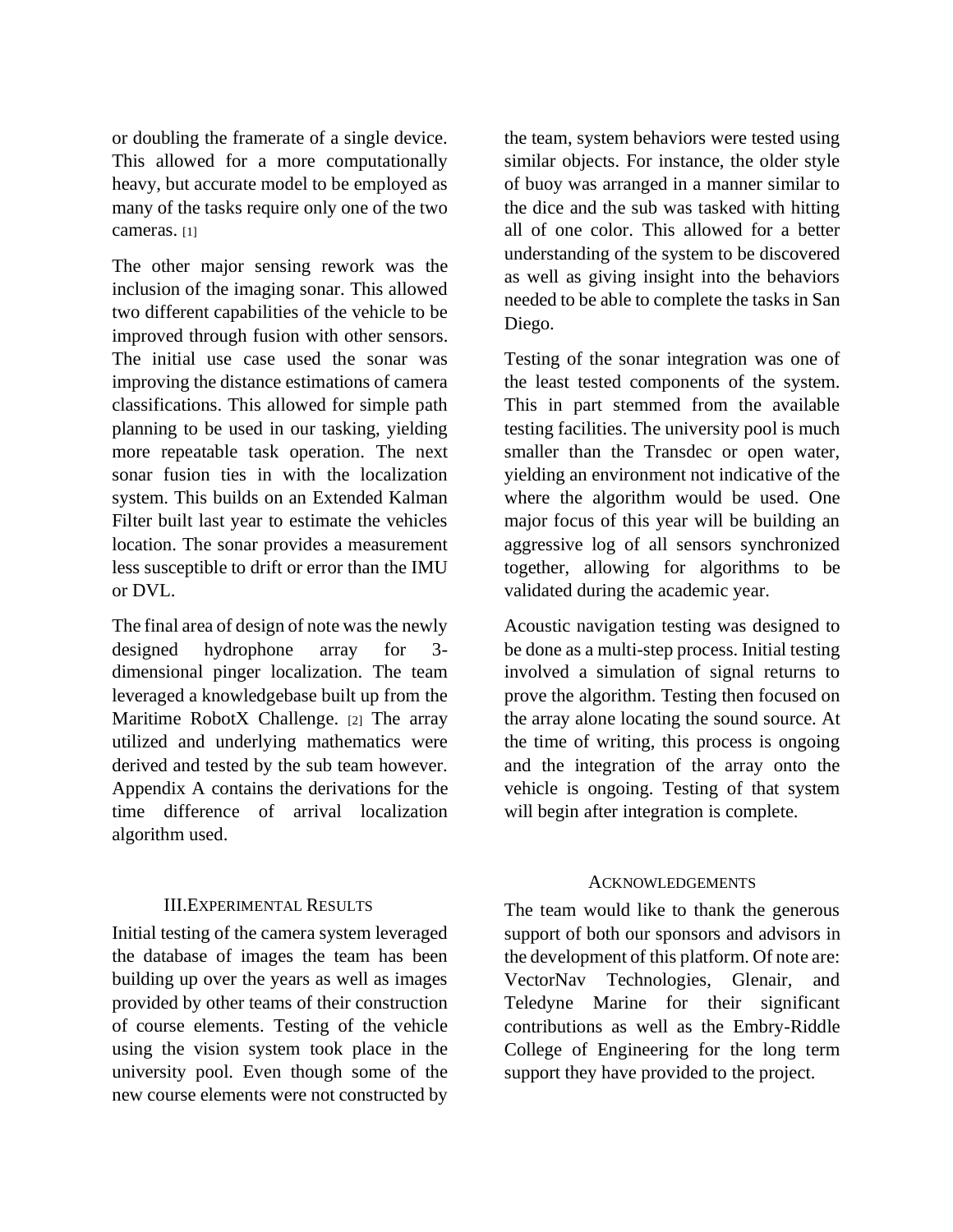# **REFERENCES**

[1] Goring, Robert, "Feasibility of Neural Networks for Maritime Visual Detection on a Mobile Platform" (2017). *Dissertations and Theses*. 331. https://commons.erau.edu/edt/331

[2] Cronin, Stephen, "Application of Neural Networks to Acoustic Localization" (2017). *Dissertations and Theses*. 324. https://commons.erau.edu/edt/324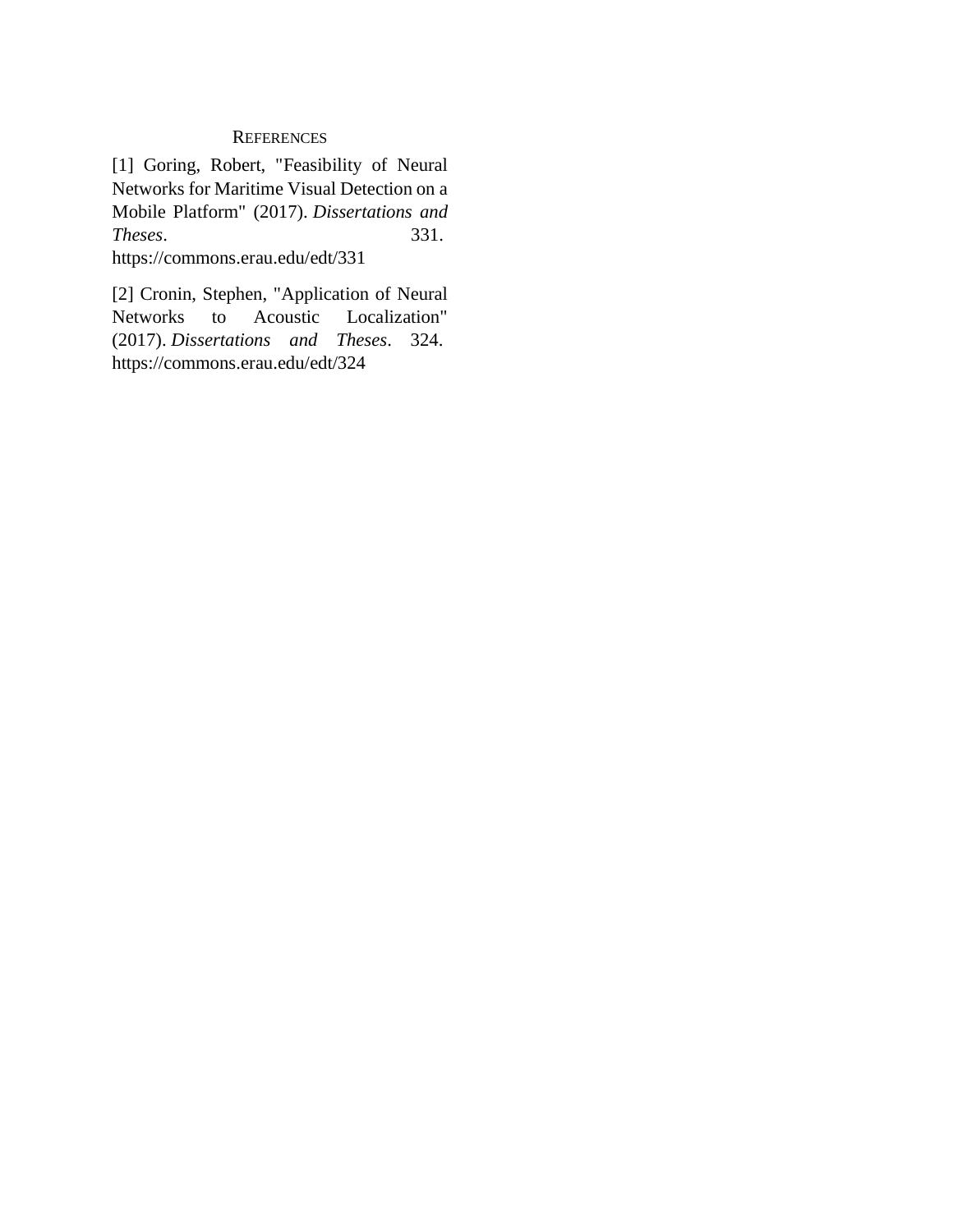Hydrophones at 4 locations:

$$
h_0 = (0,0,0)
$$
  
\n
$$
h_1 = (\alpha, \beta, \gamma)
$$
  
\n
$$
h_2 = (\delta, \varepsilon, \zeta)
$$
  
\n
$$
h_3 = (\eta, \theta, \iota)
$$

Assuming the source is much farther that the hydrophone spacing, the overall distance to the hydrophones from the source at (x,y,z) is:

$$
D = \sqrt{x^2 + y^2 + z^2}
$$

Looking at the phase difference of arrival, we can compute the distance offset the signal hit the hydrophones 1, 2 and 3 from the reference, 0.

$$
\Delta d_1 = \frac{(\Phi_0 - \Phi_1)}{2\pi} \lambda
$$

$$
\Delta d_2 = \frac{(\Phi_0 - \Phi_2)}{2\pi} \lambda
$$

$$
\Delta d_3 = \frac{(\Phi_0 - \Phi_3)}{2\pi} \lambda
$$

These deltas can also be represented as the difference of the vector from the reference distance D and the actual distance to hydrophones 1, 2 and 3.

$$
\Delta d_1 = D - d_1 = \sqrt{x^2 + y^2 + z^2} - \sqrt{(x - \alpha)^2 + (y - \beta)^2 + (z - \gamma)^2}
$$
  

$$
\Delta d_2 = D - d_2 = \sqrt{x^2 + y^2 + z^2} - \sqrt{(x - \delta)^2 + (y - \varepsilon)^2 + (z - \zeta)^2}
$$
  

$$
\Delta d_3 = D - d_3 = \sqrt{x^2 + y^2 + z^2} - \sqrt{(x - \eta)^2 + (y - \theta)^2 + (z - \iota)^2}
$$

Squaring D and dn:

$$
D^{2} - d_{1}^{2} = x^{2} + y^{2} + z^{2} - (x - \alpha)^{2} + (y - \beta)^{2} + (z - \gamma)^{2}
$$
  
\n
$$
D^{2} - d_{1}^{2} = x^{2} + y^{2} + z^{2} - [x^{2} - 2x\alpha + \alpha^{2} + y^{2} - 2y\beta + \beta^{2} + z^{2} - 2z\gamma + \gamma^{2}]
$$
  
\n
$$
D^{2} - d_{1}^{2} = 2x\alpha - \alpha^{2} + 2y\beta - \beta^{2} + 2z\gamma - \gamma^{2}
$$
  
\n
$$
(D - d_{1})(D + d_{1}) = 2x\alpha - \alpha^{2} + 2y\beta - \beta^{2} + 2z\gamma - \gamma^{2}
$$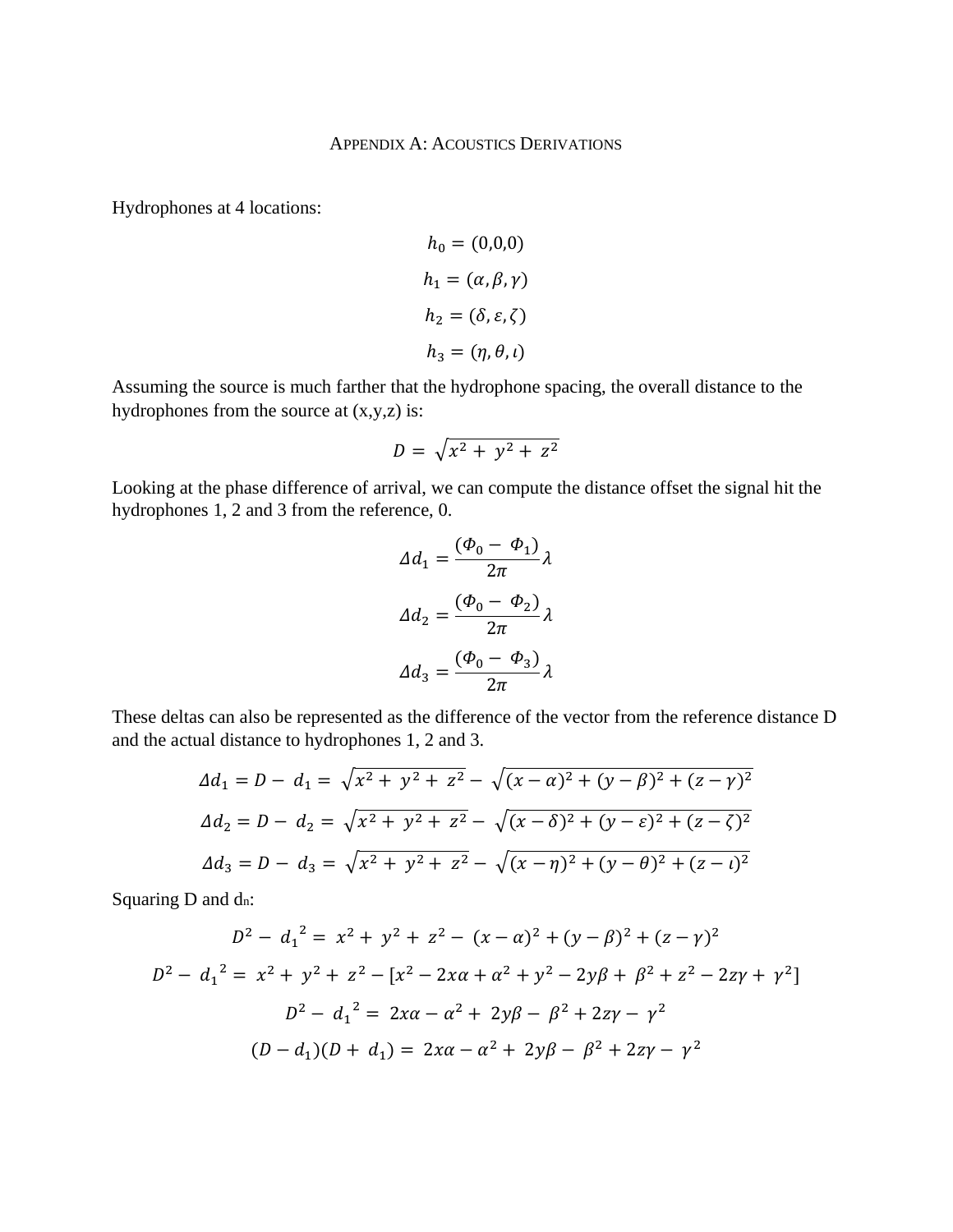$$
D - d_1 = \frac{2x\alpha - \alpha^2 + 2y\beta - \beta^2 + 2z\gamma - \gamma^2}{D + d_1}
$$

Substituting in  $\Delta d_1 = D - d_1$ :

$$
\Delta d_1 = \frac{2x\alpha - \alpha^2 + 2y\beta - \beta^2 + 2z\gamma - \gamma^2}{D + d_1}
$$

Converting the denominator:

$$
\Delta d_1 = \frac{2x\alpha - \alpha^2 + 2y\beta - \beta^2 + 2z\gamma - \gamma^2}{2D - \Delta d_1}
$$

Rearranging:

$$
2D\Delta d_1 - \Delta d_1^2 = 2x\alpha - \alpha^2 + 2y\beta - \beta^2 + 2z\gamma - \gamma^2
$$
  

$$
2\sqrt{x^2 + y^2 + z^2}\Delta d_1 - \Delta d_1^2 = 2x\alpha - \alpha^2 + 2y\beta - \beta^2 + 2z\gamma - \gamma^2
$$
  

$$
\alpha^2 + \beta^2 + \gamma^2 - \Delta d_1^2 = 2x\alpha + 2y\beta + 2z\gamma - 2\sqrt{x^2 + y^2 + z^2}\Delta d_1
$$

Solving for the other two hydrophones:

$$
\delta^{2} + \varepsilon^{2} + \zeta^{2} - 4d_{2}^{2} = 2x\delta + 2y\varepsilon + 2z\zeta - 2\sqrt{x^{2} + y^{2} + z^{2}}\Delta d_{2}
$$
  

$$
\eta^{2} + \theta^{2} + t^{2} - 4d_{3}^{2} = 2x\eta + 2y\theta + 2z - 2\sqrt{x^{2} + y^{2} + z^{2}}\Delta d_{3}
$$

At this point, we have 3 equations and 3 unknowns, (x,y,z). A numerical approximation technique can be used to solve for these three.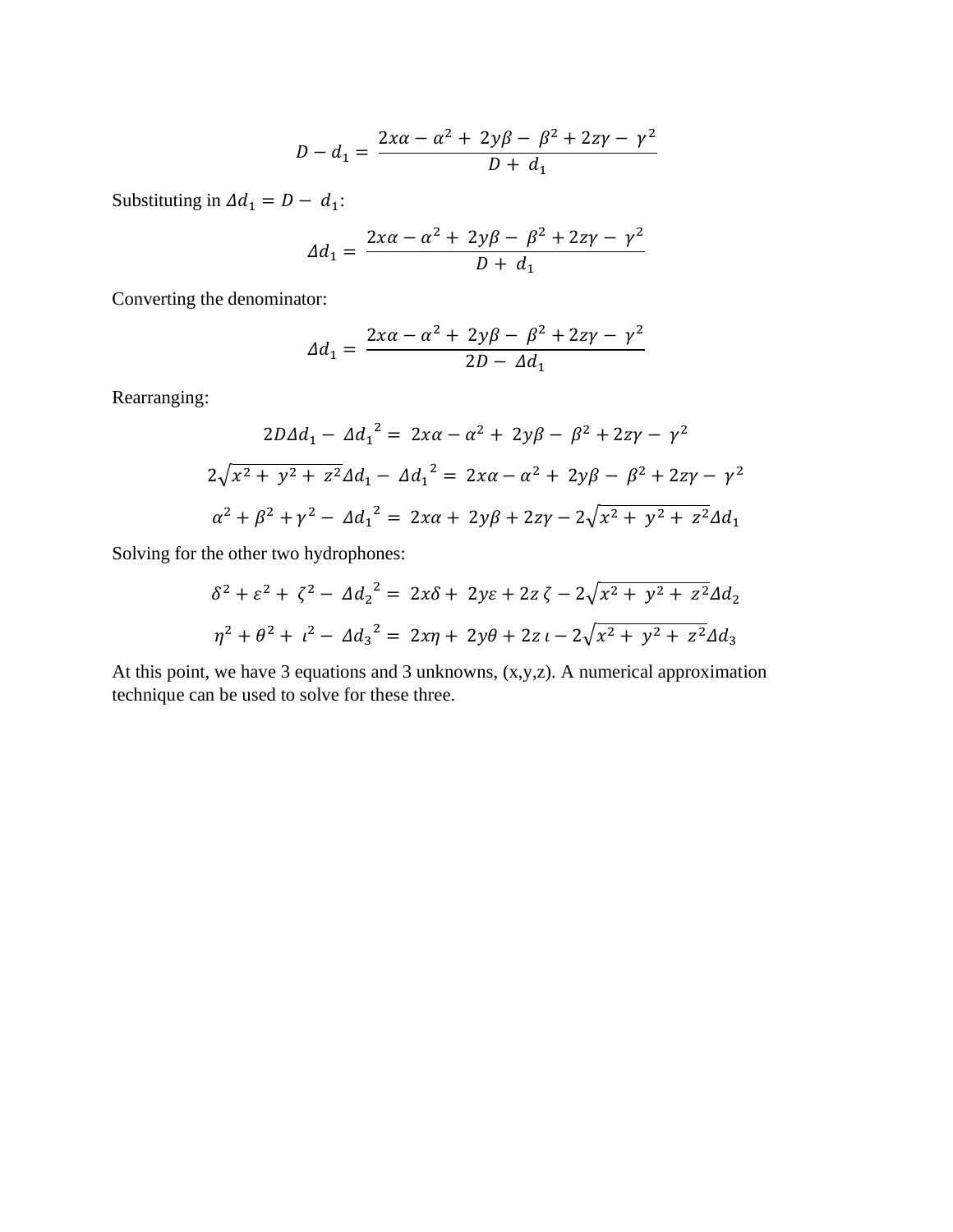| <b>Component</b>        | Vendor                | Model/Type           | <b>Specs</b> | Cost                  |
|-------------------------|-----------------------|----------------------|--------------|-----------------------|
| <b>Buoyancy Control</b> | <b>Bluerobotics</b>   | Subsea Foam          |              | ~5300                 |
| Frame                   | Custom                |                      |              |                       |
| Waterproof              | Custom                |                      |              |                       |
| Housing                 |                       |                      |              |                       |
| Waterproof              | <b>Blue Robotics</b>  | Pass Through         |              |                       |
| Connectors              |                       |                      |              |                       |
| Thrusters               | <b>Blue Robotics</b>  | T <sub>200</sub>     |              | \$169 each            |
| Compass/IMU             | VectorNav             | $VN-100$             |              | $$1200$ (Donated)     |
|                         | Technologies          |                      |              |                       |
| <b>DVL</b>              | Nortek                | <b>DVL</b> 1000      |              | \$18000 (on loan from |
|                         |                       |                      |              | research lab)         |
| Cameras                 | Point Grey            | <b>Blackfly GigE</b> |              | \$250 each            |
| Hydrophones             | <b>Teledyne Reson</b> | TC4013               |              | \$1200 each           |
| Sonar                   | Teledyne              | Blueview 900         |              | \$65000 (on loan from |
|                         |                       |                      |              | research lab)         |
| <b>Team Size</b>        | 3 Members Semester    |                      |              |                       |
| HW/SW                   | 35/65                 |                      |              |                       |
| Testing in Water        | 20 Hrs.               |                      |              |                       |

APPENDIX B: COMPONENT SPECIFICATIONS